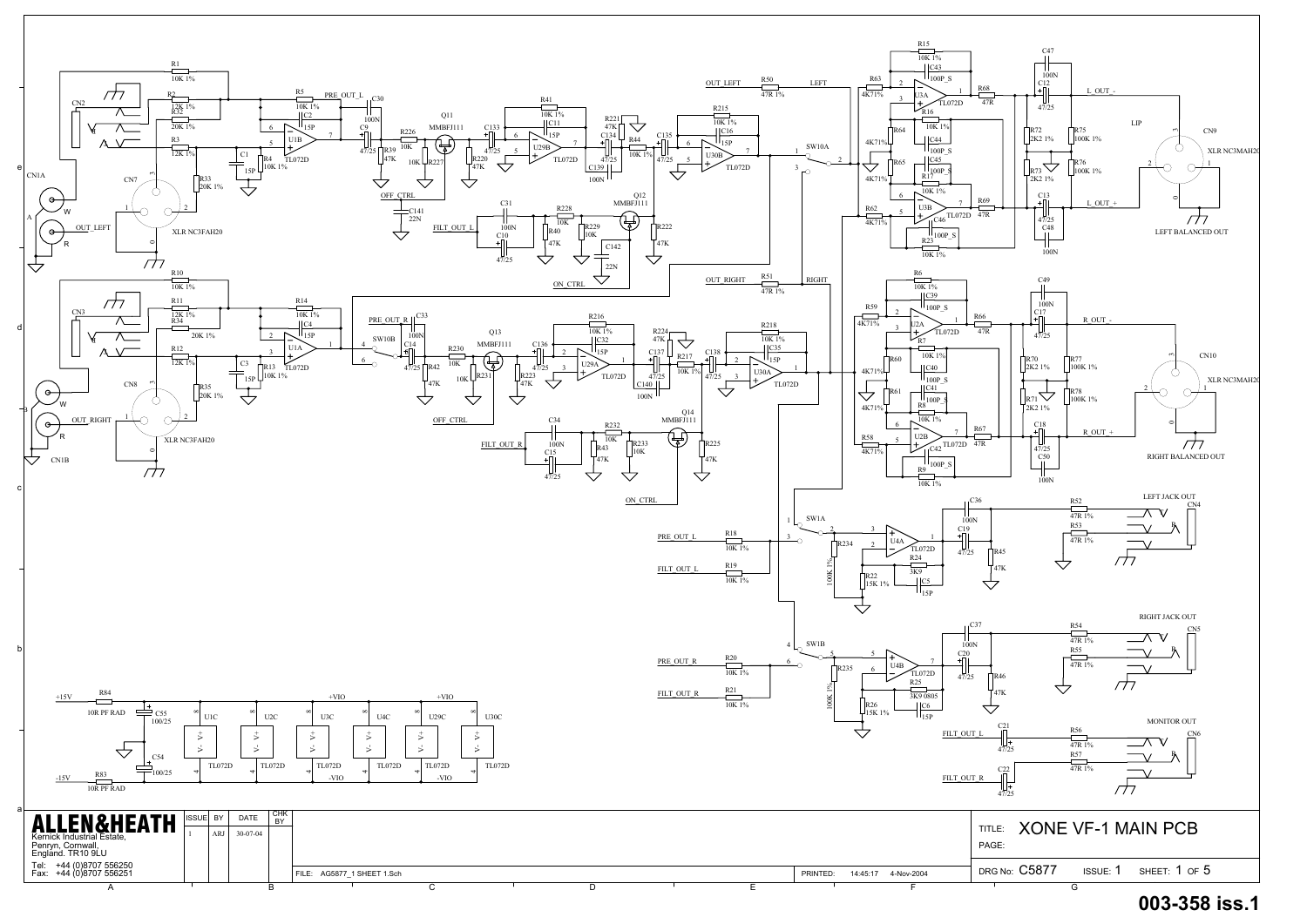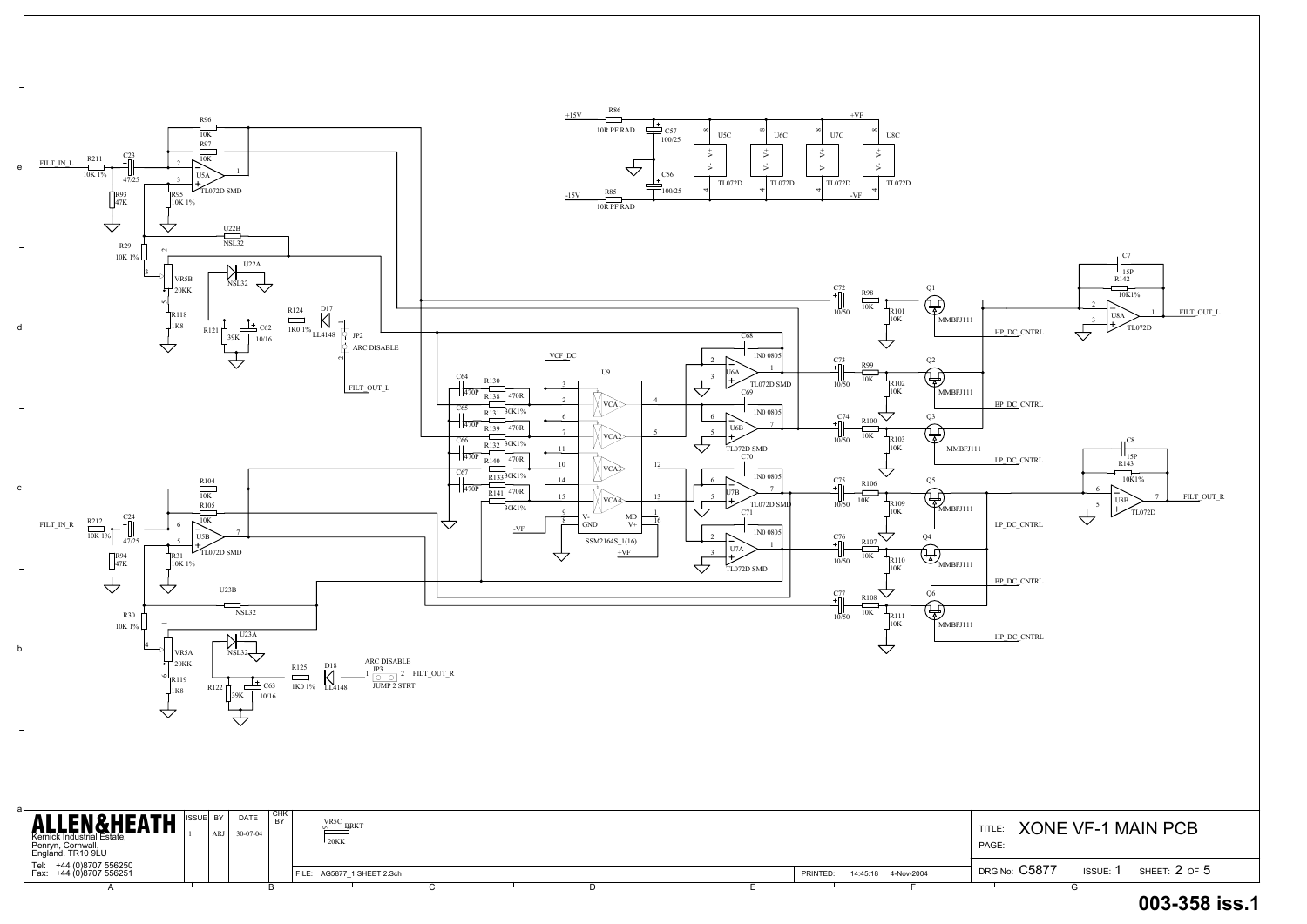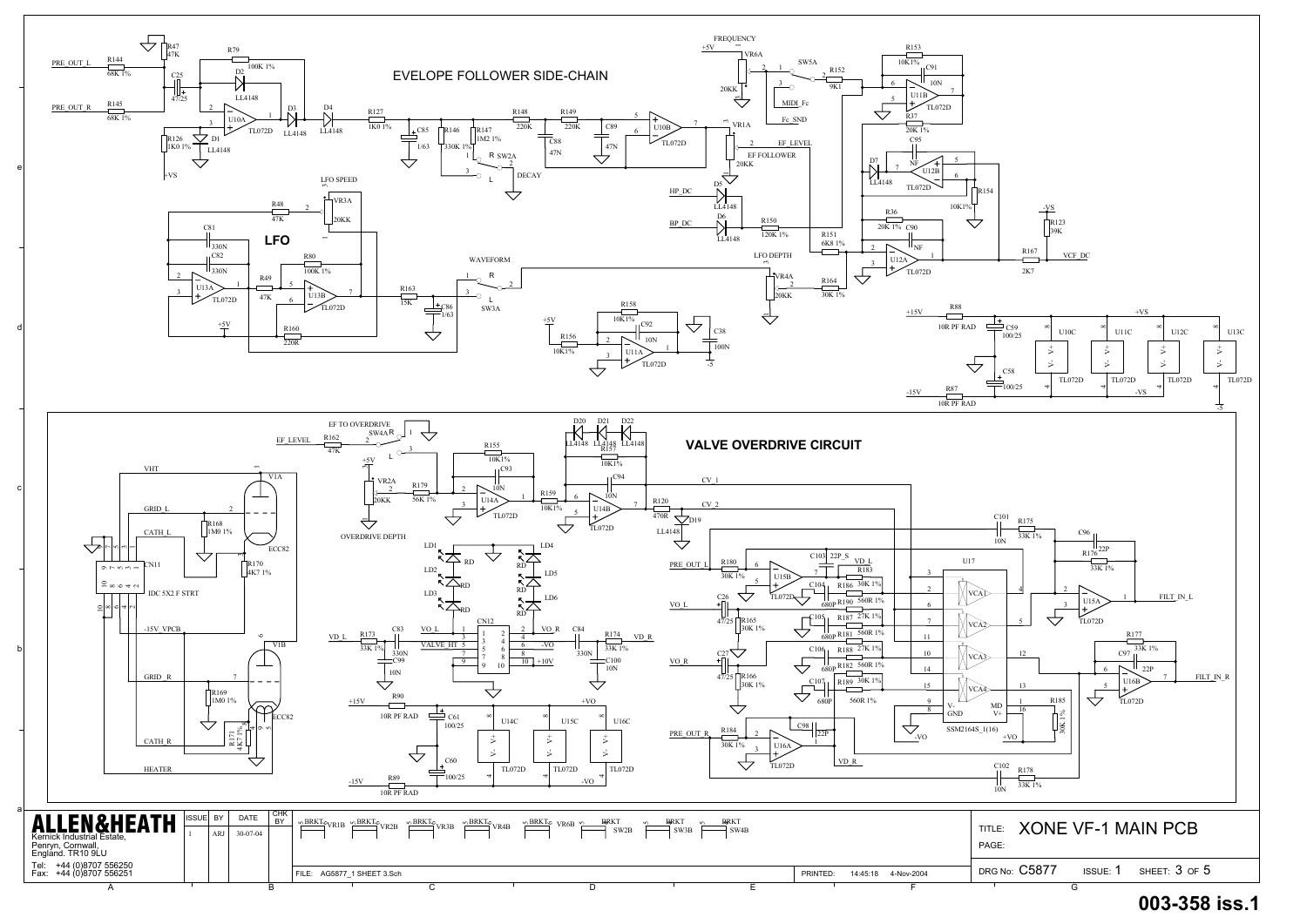

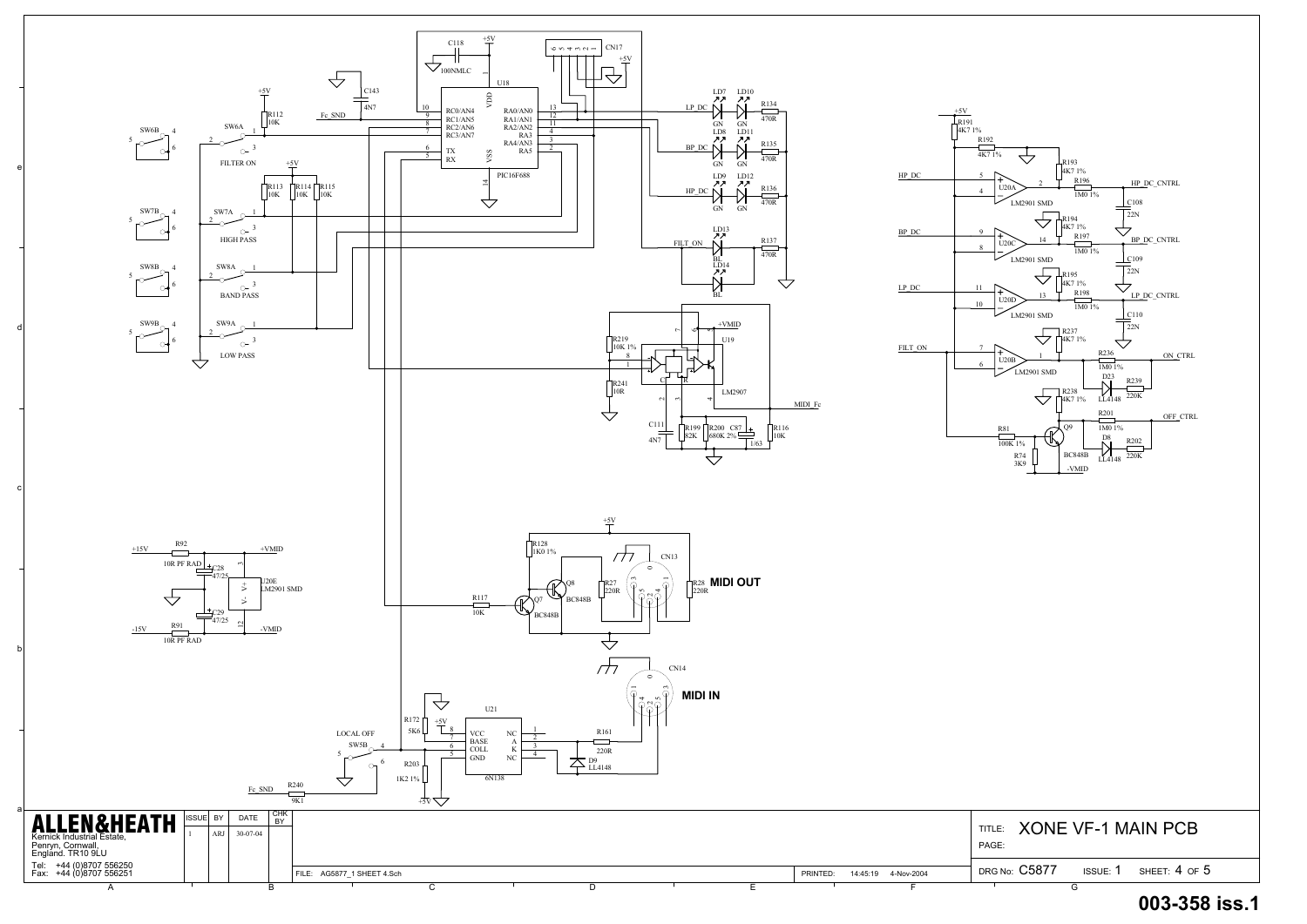

| $\prod_{1}^{R213}$<br>1K0 1%<br>$\prod_{39K}^{R214}$<br>39K 1% | C119<br>47/63        |   |                              |  |
|----------------------------------------------------------------|----------------------|---|------------------------------|--|
| PAGE:                                                          |                      |   | TITLE: XONE VF-1 MAIN PCB    |  |
|                                                                | DRG No: $\rm{C5877}$ |   | ISSUE: $1$ SHEET: $5$ OF $5$ |  |
|                                                                |                      | G |                              |  |



 $+5V$ 



C80 10/50